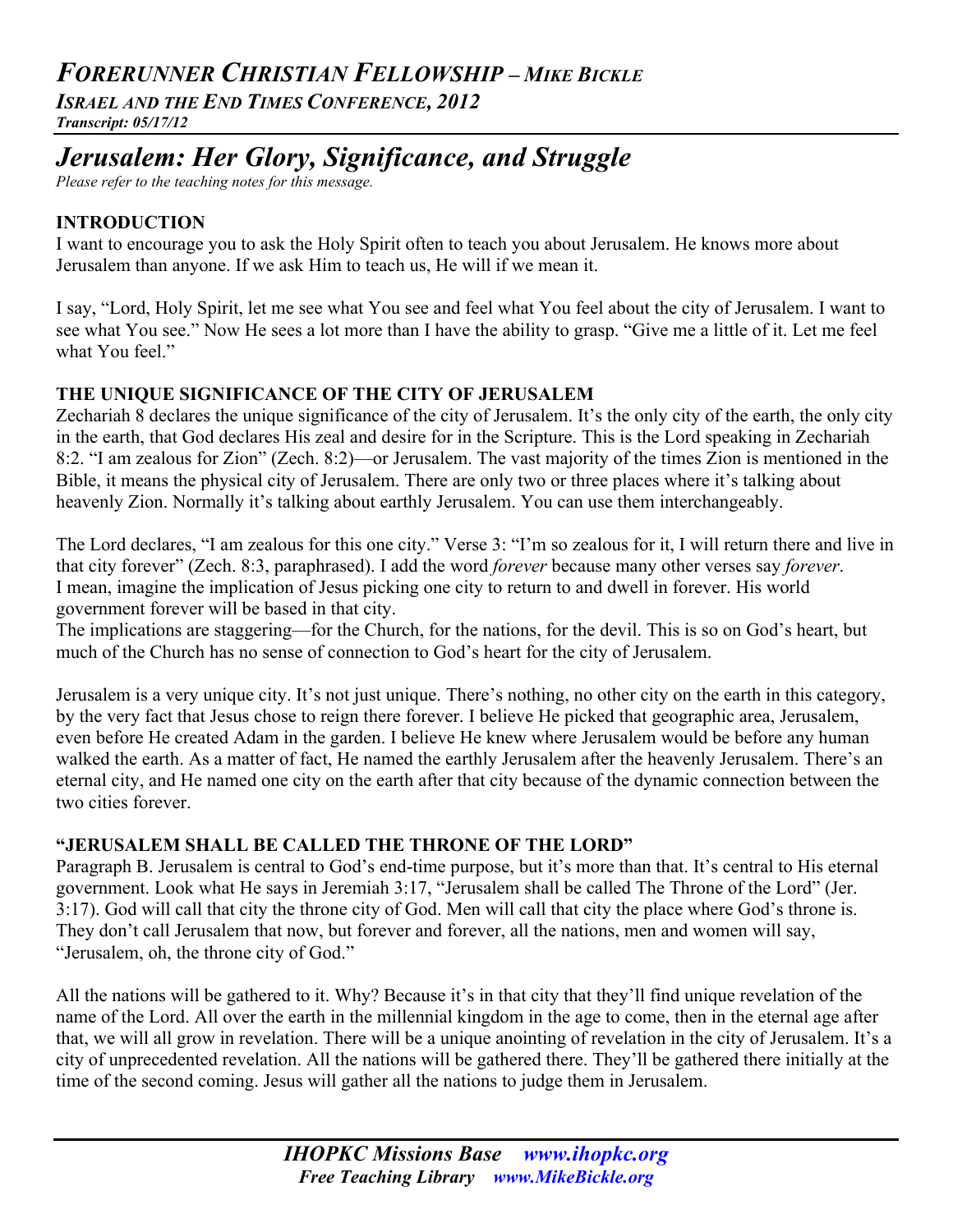# **JESUS WILL TEACH US FROM JERUSALEM ON EVERY CONCEIVABLE SUBJECT**

It won't end there. He will teach all the nations throughout the millennial kingdom, for 1,000 years, from the city of Jerusalem. It will have the most amazing teaching conferences that you can imagine, for real. Imagine, Jesus session one, two, three, four, five. He will talk about every subject: science, math, music, every subject imaginable. He won't just talk to them about moral truths. Certainly He will talk about justice and righteousness, but He will teach them everything. He knows everything about everything. He's much smarter than Solomon who had greater wisdom than any man.

# **JERUSALEM WILL BE THE WORSHIP CENTER OF THE EARTH**

They'll gather all the nations to Jerusalem as the worship center of the earth. Talk about anointed worship! Ooh! They'll gather to Jerusalem for encounter. There will be a measure of the glory of God manifest in that city. The kings of the earth will go to it regularly, just to partake of the anointing.

I'm talking about kings with natural bodies in the Millennium. It's not just the kings: their leadership team, the nations, the people of the earth, everyone will want to visit Jerusalem because of the anointing of the Spirit they'll encounter when they go there.

Jesus' throne, His worldwide government will be based there. His eternal government will be based there. The New Jerusalem, when it descends, will descend in proximity to that city.

# **GOD CALLS US TO LOVE THE THINGS HE LOVES**

Paragraph C. We have a conference on the end times, and why study Jerusalem? Why focus on Jerusalem? One reason: because God calls us to love and focus on what He loves and is focused on. He's focused on Jerusalem as a city far beyond any other city on the earth.

We tend—and this is understandable—to have more passion for the city we live in. Beloved, let me tell you: we're citizens of Jerusalem spiritually even more than our own city that we live in while in our physical body right now. Most believers don't know that. I'm not saying that as a criticism.

I'm saying the Lord has much to tell us and surprise us and bless us related to this revelation. As we get connected to God's heart for Jerusalem, something will happen that's vibrant in our own spirits and in our own **lives** 

We easily neglect Jerusalem because we don't see how it connects or affects our lives.

When people come and visit or join IHOPKC, there are several common statements. One of them is, "Now what is this Israel deal you guys do? Our church didn't do the Israel deal."

I always tell them, "But you don't want to evaluate the Word of God by what your church did—you want to evaluate the Word of God by the Word of God!" If it's in the Word, we say yes. It if isn't in the Word, we say no. It's always a bit perplexing, and I get it because I was really perplexed.

The Lord introduced me to this subject. I remember the first time I met Bob Jones, almost thirty years ago, when he prophesied, "You'll be involved in a young adult movement of singers and musicians and they'll pray for Israel."

I said, "Eww!" I really did.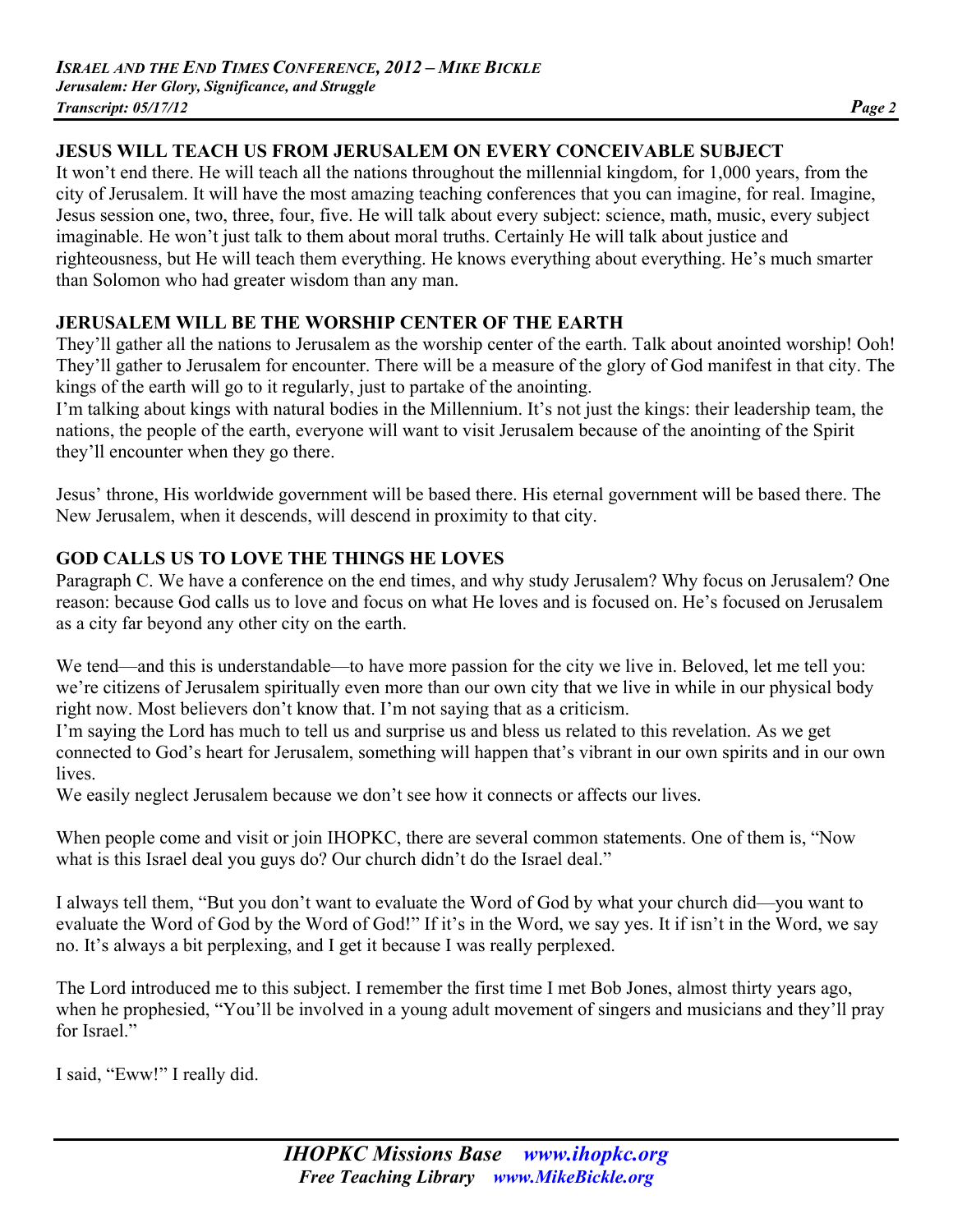He said, "You ever pray for Israel?"

"Never."

I'm embarrassed by that statement. It's part of my testimony, so I have to say it.

So when people say, "I don't get it," I get that they don't get it. We don't want them to stop there content that they don't get it. We want to stir them up.

There's a big issue in God's heart, and the anointing of the Holy Spirit is connected to God's purpose and God's heart for this city. We want to be connected to God's heart and be a part of His purpose that's related to the anointing, related to Jerusalem.

One reason I want to understand and love Jerusalem is because Jesus does. That's good enough. It's not just so I can get blessed. I do want to get blessed. "Jesus, there's one city You love more than every other city? That's good enough for me. If You love it that much, I don't get why You love it, but I'll figure it out in flight."

# **GOD'S END-TIME PURPOSE IS JERUSALEM-CENTRIC**

We have to understand this: God's end-time purpose is Jerusalem-centric. Here's what I mean: Jerusalem and what happens in Jerusalem is God's calendar for what happens in the earth. When things happening in Jerusalem are on God's prophetic calendar and timetable, then we know that God's prophetic purposes in the earth are increasing in the earth as well. Jerusalem is the barometer. When things happen in Jerusalem, good or bad, things are going to happen in a corresponding way in the earth, good or bad, prophetically speaking.

Gabriel visited Daniel in Daniel 9 and gave one of the most important end-time prophecies. Good and bad, it was all centered around one city, Jerusalem.

# **GOD'S ETERNAL PURPOSE IS JERUSALEM-CENTRIC**

Well, not only is God's end-time purpose Jerusalem centric—centered around that city; God's *eternal* purpose is Jerusalem-centric. There will never be a time, any time in the future, a million years from now, when Jerusalem won't be the center city, the main city of conversation of the people of God. Because Jesus will be there, and His throne of glory. There will be waves of glory imparted to the earth in the millennial kingdom and the eternal state. There will be waves of glory coming out of that city perpetually.

It's not just that God's purpose is Jerusalem-centric; so is the devil's attack. There's a great battle going on for the control of the city of Jerusalem. Satan cares about that city and who controls it more than any other city of the earth. He's more focused on that city. Terrorist bombers aren't blowing up megachurches. The devil isn't that worried about megachurches. He's worried about Jerusalem. Here in the West, we think that the devil is most concerned about our big, growing ministry.

The devil says, "I don't like you because I just hate humans and I particularly hate Christians, but you're not really that much on my mind. I have little demons or big demons coming after people everywhere." What he's locked into is what is happening in Jerusalem. That's what Jesus is committed to. That's where the waves of God's glory started, and that's where they'll continue throughout the ages.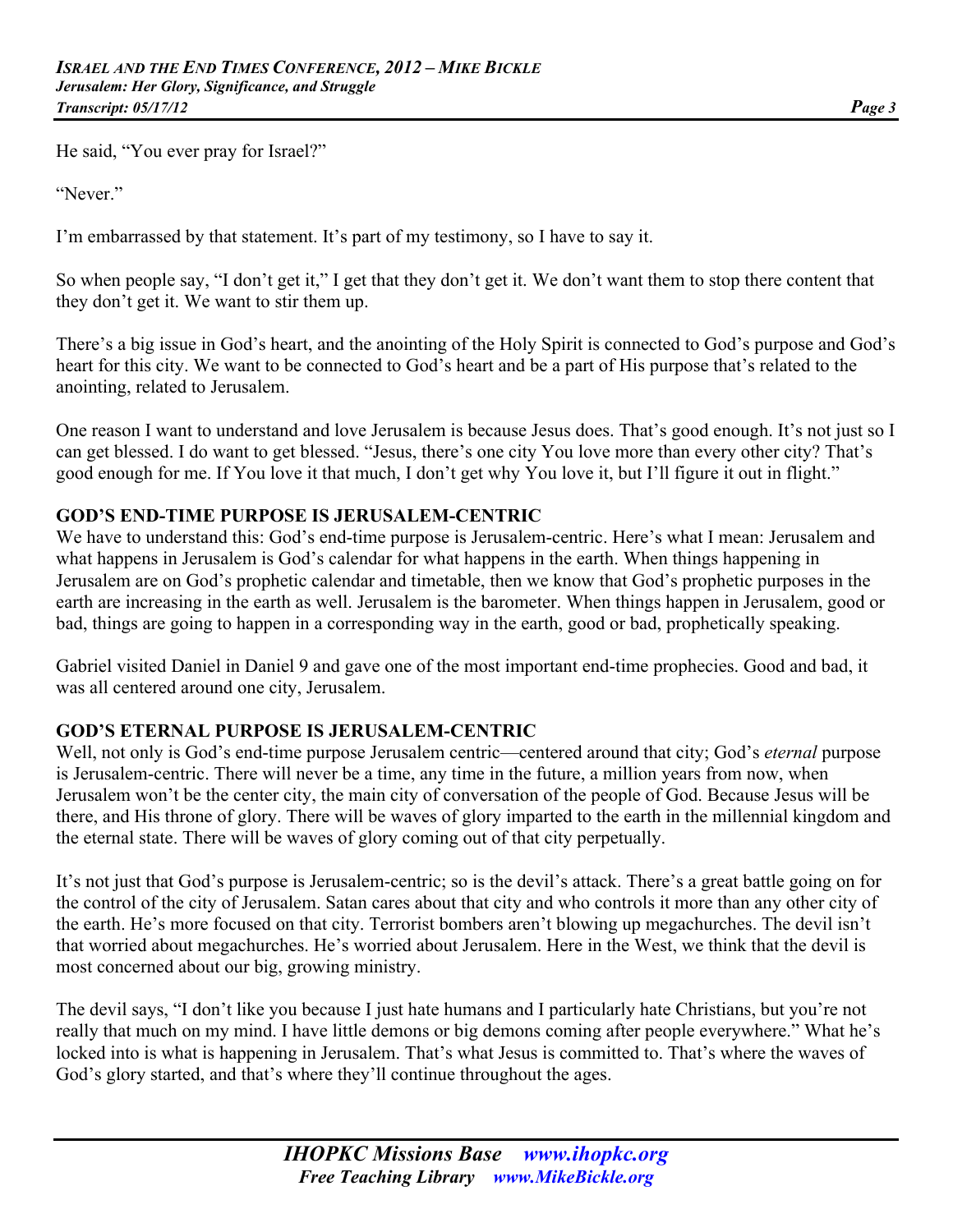# **WE ARE EXHORTED TO STUDY AND UNDERSTAND JERUSALEM**

Paragraph D. Psalm 48 says, "Walk about Zion," or Jerusalem. Whenever you see Zion, almost always just put *Jerusalem*. "Go around her. Count her towers. Mark her bulwarks. Consider her palaces" (Ps. 48:12-13, paraphrased). In other words, we're exhorted to study and understand Jerusalem. Why? So you can tell it to your children and their children, so that they won't be ignorant of what God is doing.

When I look at the Body of Christ in this hour, and I say this tenderly, we're in need. I'm talking about Gentile believers across the earth: we're in great need to walk about Zion: to count and consider and to study and to grasp what is going on in the Word, what's going on in real time, what's going on in the spirit and in Jesus' heart related to the city of Jerusalem.

# **"GLORIOUS THINGS ARE SPOKEN OF YOU, O CITY OF GOD!"**

It says in Psalm 87, "Glorious things are spoken about this city" (Ps. 87:3). They're spoken by God from Genesis to Revelation, and they're spoken by people. Very negative things are spoken by people, but God has spoken glorious things about this city. More than that, the most glorious things ever spoken about a city—its prophetic destiny—have come from the mouth of God over that city.

Isaiah 66 tells us to rejoice with Jerusalem (Isa. 66:10). That's an exhortation. Are you? Do you know enough about Jerusalem to rejoice? Do you know enough about Jerusalem for your heartbeat to increase when you hear about it?

Many believers when they hear about Jerusalem are a little dumbfounded: "OK, that's interesting. So what?" Again, I'm not saying that in a negative sense. That's just where the body is. That's not where it will be a decade from now and then a decade after that, because the Spirit is highlighting Jerusalem right now. The Spirit is speaking about Jerusalem. Here's what God exhorts every believer: "Rejoice with Jerusalem. Be glad when prophetic things are being released. Be glad with her." Don't be passive or disconnected. Be engaged with what God is doing about Jerusalem. All of you that love her, rejoice.

# **LOVING WHAT HE LOVES ABOUT THE CITY OF GOD**

Then He goes on, "Those of you who mourn over her, I want you to rejoice, to keep your eye on that city" (Isa. 66:10b, paraphrased).

You say, "Which is it? Do we love her or do we mourn over her?"

Both. We love her because God has chosen this city, a city that is unique to every other city in the earth. We mourn over it because of the attack of the enemy and the increase of sin and darkness. We mourn, but we have a spirit of rejoicing because we can see the Spirit moving, number one, and we see where He's going in fullness, number two.

There are more believers in Jerusalem now in these last few years than over the last 2,000 years of history. I mean, many believers won't even recognize it. The Lord says, "It's not the fullness, but can you engage with that and rejoice in it? Do you love what I love about this city? Do you mourn when you see the enemy mounting up and waging war against that city? Does it bother you to where it actually enters into your prayer life because you mourn? Do you feel the weight of it even a little?"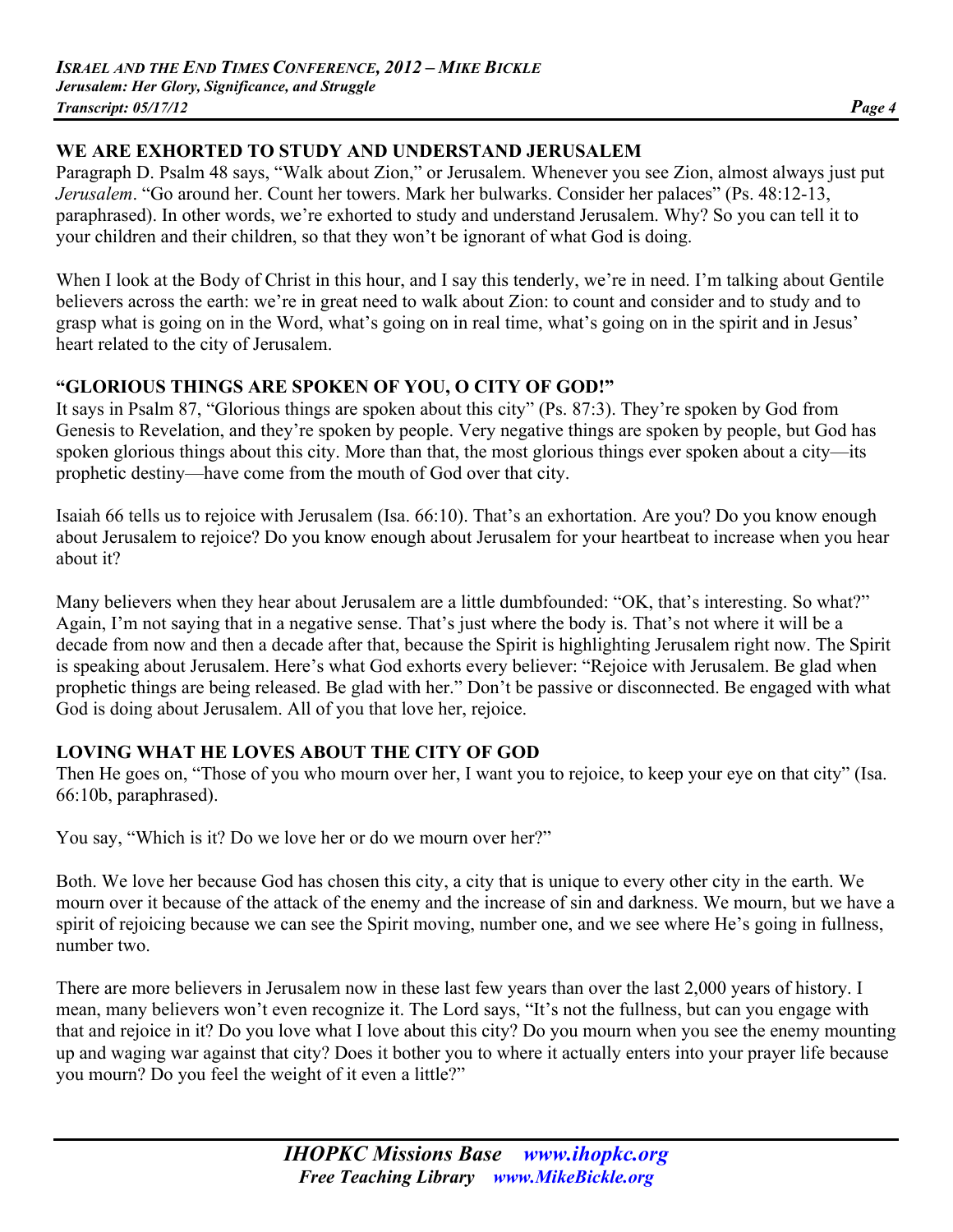Now we're weak and broken human beings. We don't carry the burden of the Lord that greatly, but we can carry it some. "Lord, I want to feel what You feel, positive and negative. I want to have a spirit of rejoicing, even when I see the negative, because I know there's an emerging glory that's increasing decade by decade, year by year, and I know where that city is going. I can see things moving in that direction. Slowly, but steadily they're moving forward."

So we're not pessimistic about the city. We're rejoicing, even when we feel the pain of darkness increasing in the city now. Why? Because we love that city.

Psalm 102:14 says, "Your servants take pleasure in her stones" (Ps. 102:14). What does that mean? We study the ancient stones, the memorial stones in Israel's past. When great encounters with God happened, significant prophetic events, they erected a memorial, a monument, with stones. They would build an altar. What the psalmist is saying is, "We value what those ancient stones speak of, and we value the stories they tell of encounters in the past. We want to study them. We want to know them."

#### **THE CHILDREN OF ISRAEL WOULD BE PLANTED ON THE MOUNTAIN OF GOD**

Paragraph E. God's choice of Jerusalem. He sovereignly called Jerusalem. Long before Israel went even into the land of Canaan or the Promise Land, when God raised up Moses to deliver the children of Israel out of Egypt, right after they got through the Red Sea, Moses started prophesying about Jerusalem. No one has ever heard of Jerusalem in his world. He didn't name it, but he described it.

So they had come through the Red Sea. Israel was there, ready to go through the wilderness. It was only supposed to take them eleven days to get through, but because of the rebellion, God walked them in circles for forty years, so that a whole generation of rebels would die off. It was only an eleven-day walk.

So from day one, or right in the very beginning, here's what Moses prophesies in a song. He taught Israel to prophesy it. He got all of Israel singing this song. You can read it in Exodus 15, talking about the Lord. Verse 17. "Lord, You'll bring them in. You'll plant them" (Ex. 15:17, paraphrased).

Moses has them all singing, "You'll bring us all in; You'll plant us."

Plant us where?

"In the mountain of Your inheritance."

"Moses, where's that?"

"I don't know right now. I know it's over there. I don't exactly know where the mountain of God's inheritance is. It's a particular place God has had on His heart for a long time."

This is 500 years before David captures the city of Jerusalem. Beloved, this is 500 years before Jerusalem is in the hands of the nation of Israel. God is already having songs, prophetic songs about Jerusalem, 500 years ahead of time. They're talking about one particular place. No one knows where it's at. They know it's in Canaan somewhere. It's the place of which they sang, "You've made it Your own dwelling place. It's Your city. It's Your place in a particular way. It's where Your sanctuary is going to be."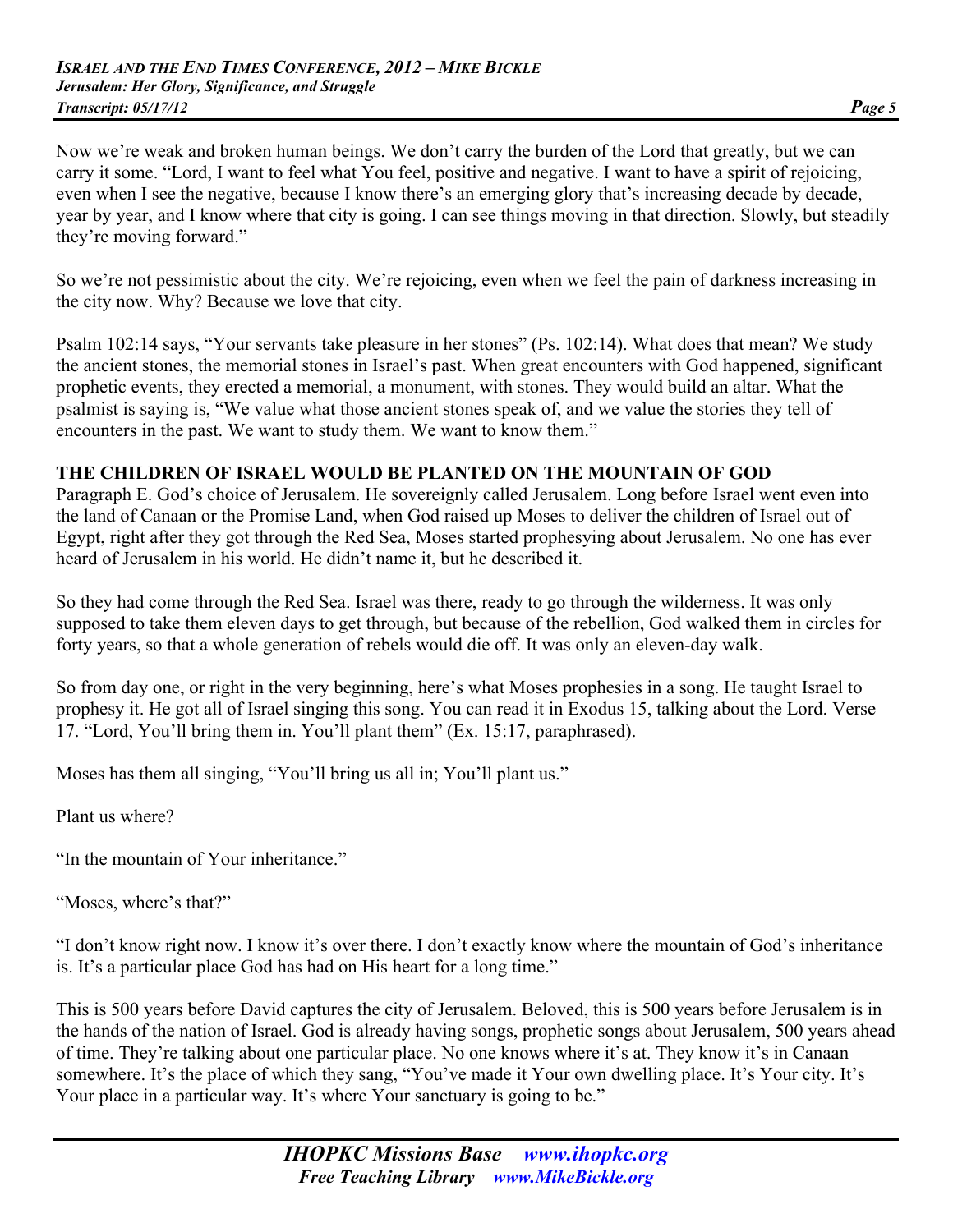Israel might have said, "His sanctuary? What is that?"

"God is going to have a sanctuary; let's sing about it."

Beloved, He's going to have an earthly sanctuary and a heavenly sanctuary. At the time of His second coming, they will come together. It will be a sanctuary far surpassing anything that Solomon's temple ever saw. They sang prophetically, "Your hands have already established this place in the city. You've already determined it."

My guess is that God ordained this even before He created Adam. He knew where Jerusalem was, and my theory is—you can't prove it 100 percent, but there are a number of good points that lead to it—that the garden of Eden was centered around the city of Jerusalem.

Someone says, "Well how about the Euphrates River?"

Well, after the flood, the rivers moved all kinds of places. When the whole world is flooded, rivers tend to move a little. I don't believe the garden of Eden was in Iraq. I believe the garden of Eden was centered around the city of Jerusalem. That's a theory, but I believe there are good reasons to guess that. Hopefully I can bump Asher to talk about it. I first heard him talk about that ten years ago and I said, "Wow." He has some great Bible verse on that. I'll provoke him a little. I think I'll say, "I don't know if that's biblical." That will get him all stirred up and he will give it to us. No, he'll do it anyway. It's remarkable!

I mean, I don't have this on the notes, but put this verse down if you want. Hebrews 11:8. He called Abraham out of Babylon, or the Ur of the Chaldeans, which is modern-day Iraq. I mean, he lived in what would be today's Iraq and up through Syria. Here's what He says in Hebrews 11:8: "There's a specific place I want you to go to. Leave your family and go to the place. I'll give you an inheritance in that specific place" (Heb. 11:8, paraphrased).

Abraham says, "OK, it's not in my hometown?"

"No, it's over there."

Abraham starts walking, and it says in Hebrews 11:8 that he's looking for a place where his inheritance will be forever. He doesn't know where the place is. He's looking everywhere. He's going forward, not knowing where he's going: "Has anyone ever heard of that special city?"

"No, no, we don't know where it's at."

When it says, "Abraham went not knowing where he was going," that's not talking about believers not having any direction in their lives. That's not really what that verse is about. It means he was looking for a city whose builder and architect was God (Heb. 11:10). He was looking everywhere for that city.

"Have you guys seen an amazing city?"

"No, no, I haven't seen it."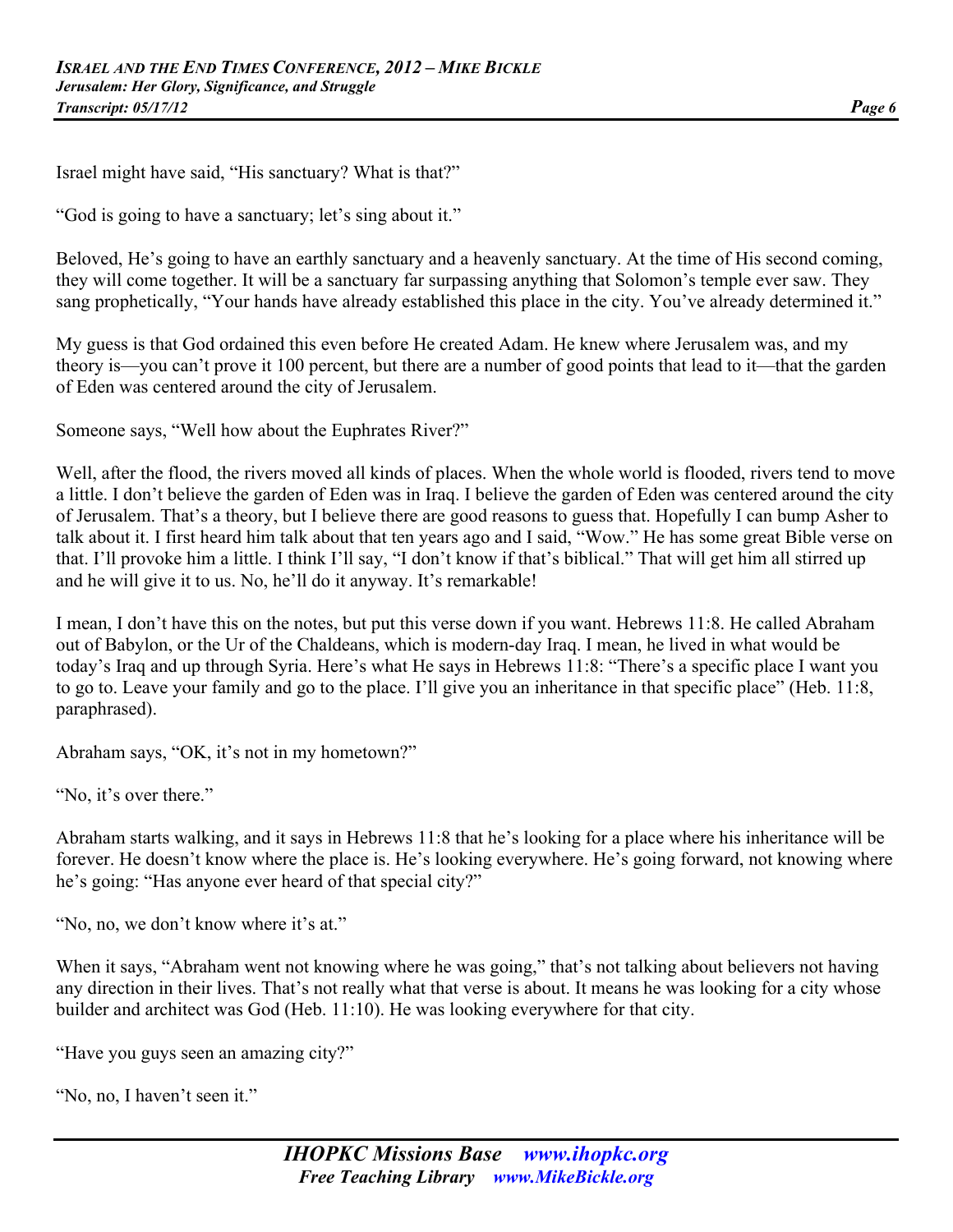"I mean, it's coming down from heaven."

"I'm sure we would have noticed if we saw it."

He was looking for that place. Abraham is about 500 years before Moses, and Moses is about 500 years before David. David is when Israel finally got the city. So Abraham is looking for the city 1,000 years ahead of time. God talked to him and said, "Abraham, there's a city. Go find it."

He's going all over Canaan saying, "Now where's that city?…"

He found it at Mount Moriah where he offered up his son as a picture of Jesus being offered up (Gen. 22). That's another story for another time.

#### **HE LOVES THE GATES OF JERUSALEM MORE THAN ALL THE GATES OF JACOB**

Top of page two. I want you to feel the weight of this. I want you provoked to become a student of Jerusalem, spiritually speaking. Psalm 132:13. God has chosen Jerusalem. He did more than just choose it. It wasn't just an academic, sterile choice. He desires it. The Lord says, "I really like this city right here. I don't like what's happening in it, but I like this city. This is My choice location."

I ask the question, "What do You see in this city? I want to see what You see and I want to say what You say about this city. I want to be in unity with You, not ambivalent. I don't want to be ignorant in the sense of having no knowledge at all, no concern, disconnected. I want to be engaged like You're engaged with Jerusalem.

He loves the gates of Jerusalem more than any other city in all of Jacob, in all of Israel (Ps. 87:2). He loves Jerusalem more than any city in Israel and any city in the earth. That's because it's His city. It's the city of the King. It's the city where His throne will be. It's the city from which He will rule the earth and release waves of glory at a measure we can't imagine, forever from that city.

God won't stop talking about Jerusalem. It's mentioned over 800 times in the Bible by the name Jerusalem and many more times by other names. Eight hundred times! There's nothing like it. Nothing can compare to it. He won't stop talking about it. From Genesis to Revelation, Jerusalem is on His mind. This city will continue forever. I have the verses here. After the millennial kingdom, after God cleanses the earth with fire, it's renovated, fully restored and made new as the new heaven and the new earth. Jerusalem will keep going on and on and on and on.

Here's the point. It's not a short-term desire in God's heart. It's not kind of a momentary city of interest. He's focused on this city forever in a way He isn't focused on other cities. Because He's God, He loves all the cities of the earth, but nothing like Jerusalem.

#### **GOD HAS MADE UNIQUE COMMITMENTS TO THE CITY OF JERUSALEM**

Paragraph G. God has made very unique commitments to this city. The reason I say that is because when you see the uniqueness of how God relates to this city, you say, "Lord, if You feel that distinct and that different about Jerusalem than everywhere else, then I want to be more engaged. I want to walk about the city, so to speak, and study all about it. I want to be engaged with Your heart."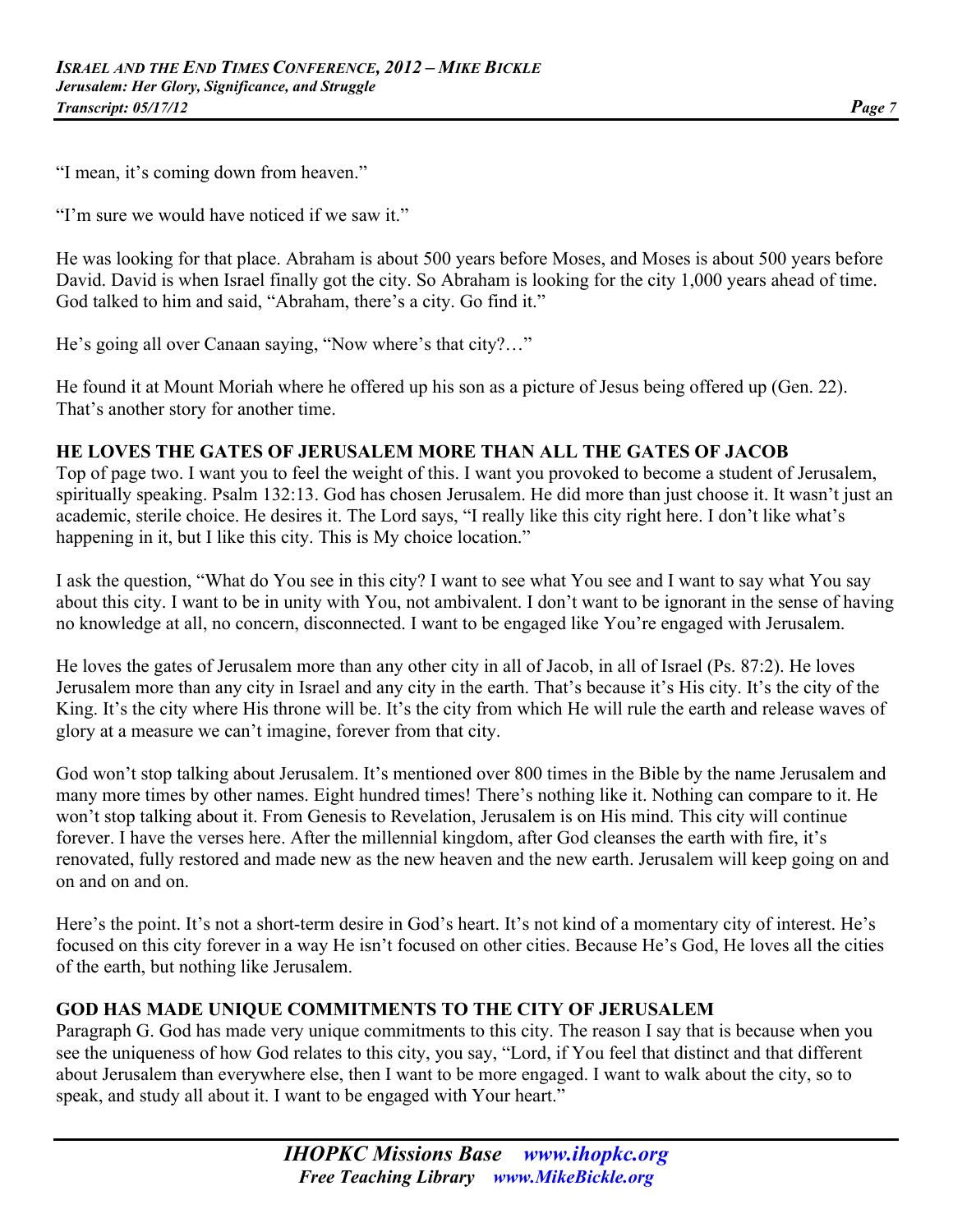He has made unique commitments to release His glory in Jerusalem. He has made unique commitments to release His judgments to cleanse Jerusalem. He has made unique commitments about blessing related to people who bless or curse the city. It has a unique impact on history, what we do with this city.

#### **THE NATIONS THAT HAVE BLESSED ISRAEL HAVE BEEN BLESSED IN RETURN**

Look at what God told Abraham, "I will bless those who bless you. I will curse those who curse you" (Gen. 12:3, paraphrased). Human history has been formed and molded by what nations do with that city. Now they don't know it, because it takes spiritual discernment to see it, but I've heard people give teachings on this, on the facts of history, when a nation was blessing Jerusalem and what God did in those nations for Jerusalem. Then they changed their opinion, and what happened soon after is remarkably connected with how they related to the city of Jerusalem. It has a unique impact on history.

No other city has the same impact on history. One of the most dramatic stories of recent history is London. It was the most powerful city in the earth. London was really committed to Jerusalem for some many years. They turned on Jerusalem, and in a very short amount of time, London as a city and England as a nation lost the world prominence that they had had for so many generations. They were a little mystified by what had happened: "Maybe our navy didn't quite... our economics... Europe got messed up..."

"No, when you take your hand off of Israel, you begin to experience the curse of God."

They say, "Oh, that's ridiculous."

Jerusalem has a unique impact on history. God has set Jerusalem as the center of all the nations (Eze. 5:5). It's the center in terms of God's purpose, but it's the center geographically. He says, "Here's My centerpiece. I will form the nations geographically, politically, with respect to their place in history, around one city."

He designed the earth and He orchestrated history around one city. Beloved, I want to know about this city. I want to be engaged in it. I want to love it and I want to mourn over it while I have eyes to see, both what's happening now in part and where it's going, so that I can rejoice over it like Isaiah 66:12 says.

# **A BATTLE FOR THE CITY OF JERUSALEM THAT SHAKES THE NATIONS OF THE EARTH**

Israel has a unique conflict in the realm of the spirit. There's a battle for the control of Jerusalem that will affect the nations of the earth. Beware nations, beware individuals. There's a battle for this city. There's a vortex, and we're all going to be brought into this great battle whether we like it or not. All the nations and all the individuals of the earth are going to be brought into a place of decision for the city of Jerusalem before the Lord returns.

It's called the valley of decision. The most remote village in far-away Africa or Asia or the islands of the earth: every single place in the earth will be brought into decision, whether they're standing for it or against it. That's how important and how unique Jerusalem is.

# **THERE WILL BE NO PEACE FOR JERUSALEM UNTIL JESUS RETURNS**

Paragraph H. There's a unique blessing for standing with Jerusalem. Look what it says. I love this prayer. I quote it all the time. Psalm 122:6. "Pray for the peace of Jerusalem" (Ps. 122:6). By the way, Jerusalem will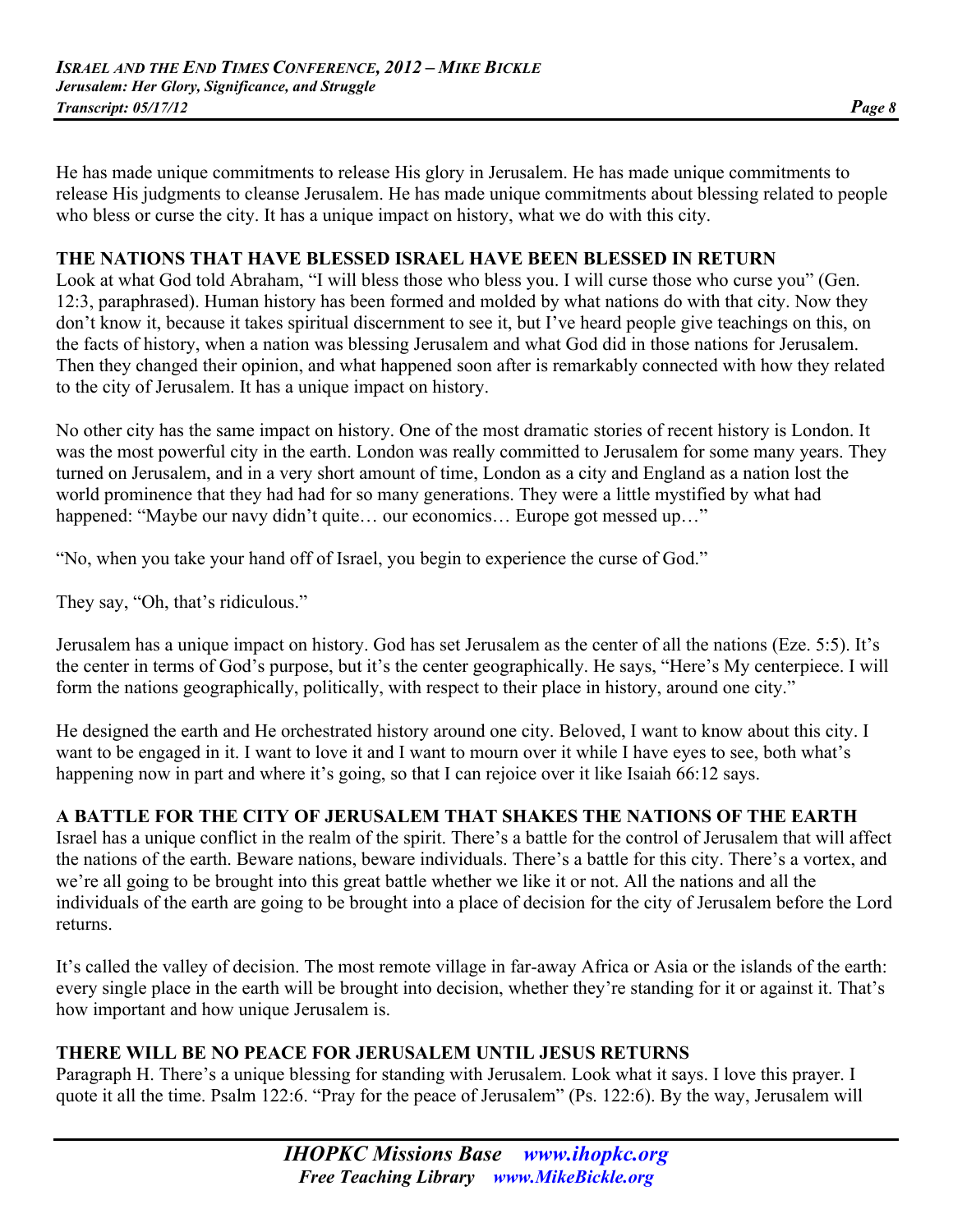only have peace based on Jesus. Only on God's terms will Jerusalem have peace. Jerusalem has tried to have peace on its own terms for generations, throughout history. There's only one way to have peace for Jerusalem: on God's terms through Jesus.

Look at what it says for those who pray. There's a declaration: "May they prosper who love the city. May they prosper who pray for the city" (Ps. 122:6b, paraphrased). I mean, just sanctified selfishness—that's good enough! I want to love the city because He loves it. I don't mind getting in on a little blessing either, though.

God says, "You'll prosper if you pray for this city."

People say, "OK, we'll join IHOPKC. Now we have to do this Israel thing. What do we do during the Israel prayer meetings?"

I say, "If you don't get it, when the guy or the gal prays on the microphone, when they say, 'Lord, visit Jerusalem,' say, 'Lord, visit Jerusalem.' Just repeat what they say."

I mean it. That's what I do. Just whisper about every third or fourth phrase that they say or sing; just say it and it will keep your mind engaged. I tell you, your heart will grow in time.

Why is there a blessing and a prosperity for praying for Jerusalem? Verse 9 tells us the reason: because the house of God, the temple of God, is in that city. Because it's the dwelling place that God has chosen for the throne of Jesus forever. That's why it has such a special blessing on it. That blessing doesn't just start in the age to come. That blessing is on anyone who will lay hold of it, even in this age.

### **JERUSALEM IS A MODEL FOR UNDERSTANDING GOD'S DEALING WITH THE NATIONS**

Understanding Jerusalem. Some folks might say, "You know, it's laborious, having to plow through the positive and negative of all these many verses.

The measure of glory is remarkable. The measure of judgment is terrifying. I mean, what's the deal?"

Here's what I'll tell you. Jerusalem is a unique model to the earth and to history to understand God's dealing with nations.

The idea is this. It's just a term I came up with. There's a better way to say it, I'm sure. I talk about a principle called "like kind, but lesser degree." What God does in Jerusalem in glory, He will do in your city and in your nation in the same kind of blessing, but to a lesser degree.

So whatever you see in Jerusalem, the glory of God in Jerusalem, that means God gives His glory to cities. I say, "OK God, I can see Jerusalem as the model. This is what You're willing to give cities. OK, good. I know what kind of God You're like. Give it to my city."

The Lord says, "I'll give you like kind. It will be lesser degree, because there's only one Jerusalem where My Son will reign forever. By virtue of His presence there, no city can have that measure of blessing. They can go there in the age to come and receive blessing and take it back home."

I know by the Spirit, whatever He will do in Jerusalem, to a lesser degree He will do in your city.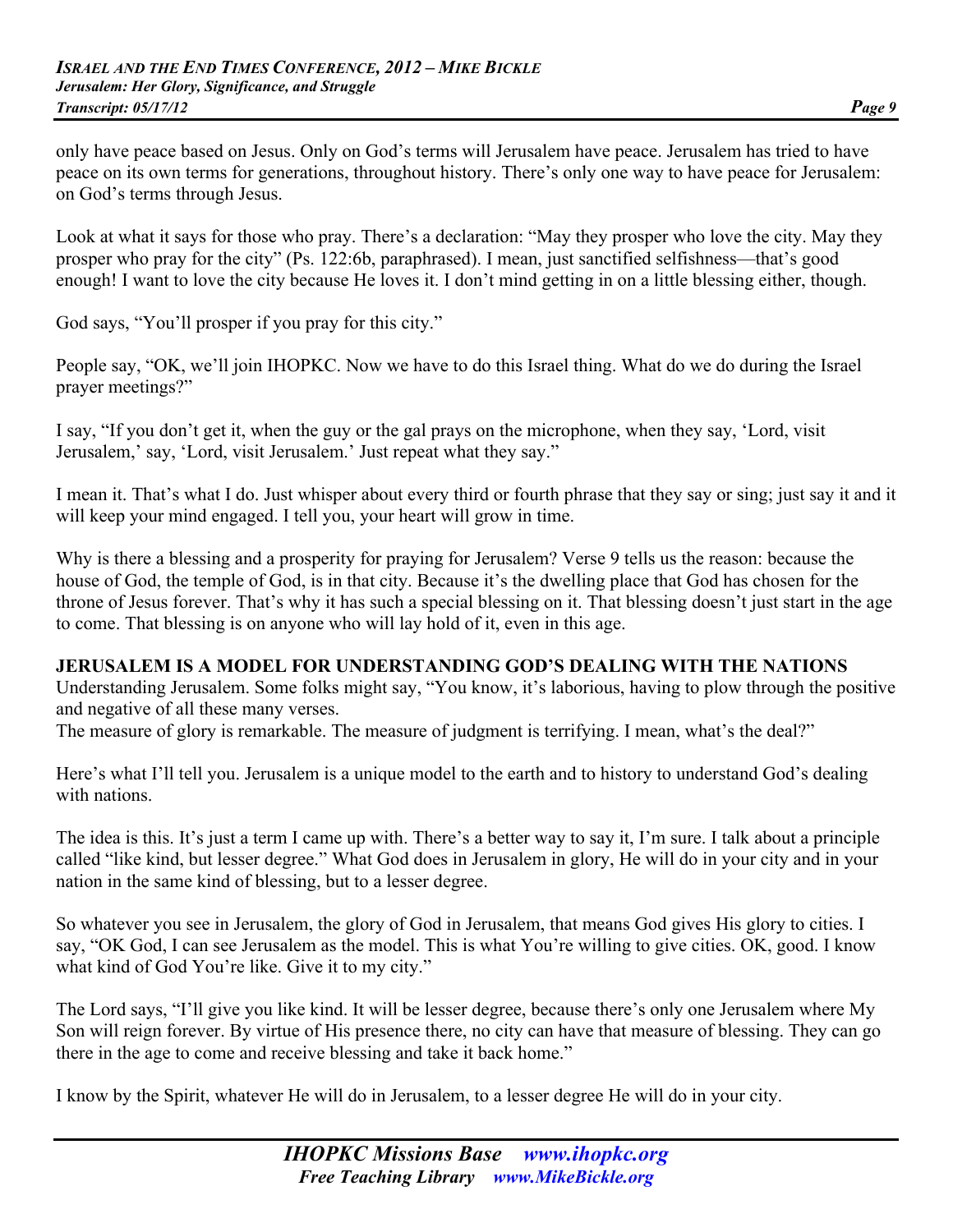You say, "Well that's kind of intense. I mean, they get the big blessing."

Well, it doesn't stop there. They get the most severe judgments for rebellion. The kind of judgment God gives for rebellion in Jerusalem is the most severe of any city in history, because they have the greatest calling and the greatest measure of glory.

I say, "God, what are You willing to do to a city or a nation that You've blessed that's turned its back on You?"

He says, "Look at Jerusalem." The same kind of judgments, to a lesser degree, will happen in the nations of the earth.

Some people, when they read about Jerusalem—and for some of you, it's the place back home—have what I call a selective theology. They read the blessings on Jerusalem and they say, "That's for the Church!" Then when it comes to the judgments on Jerusalem, they say, "That's for Israel!"

I say, "Now wait a second. If the blessings have been transferred to the Church, then so have the warnings of judgment for resisting the things of God."

"No, no, because of Jesus we don't get the judgment, but we get the blessing." Now that's completely confused hermeneutics.

God's commitment to Jerusalem. Oh I love this. Matthew 5. Jesus' first mention of Jerusalem in His earthly ministry. I can just see it explode out of Him. He calls it, "*The* city"—not *a* city—"the city of the great King" (Mt. 5:35). Here He is in the Sermon on the Mount, talking about anger. He shifts over to talk about immorality, and He talks about keeping your word. He says, "The city of the great King."

I can imagine them thinking, "Whoa, boy, where did that come from? He has some energy on that one."

He knew it was His city. Remember what He told Moses back in Exodus 15: God has already picked a place for a sanctuary, a place for His own dwelling and possession. It's His. I mean, the first time Jesus mentions Jerusalem, He says, "It's My city." I just wonder if the energy went up right in the middle at that point. In my opinion, it did!

#### **FOREVER ALL THE NATIONS WILL PRAISE THE CITY OF THE KING**

The Scripture declares that it will be the joy of the whole earth. Psalm 48: the joy of the whole earth is Mount Zion, Jerusalem (Ps. 48:2). That's the verse Jesus was quoting. It's *the* city. There's no city like it. Isaiah 60:15: God is committed to make it an eternal excellence. There will be an excellence about that city because of the excellent One who lives in the city and rules the earth from it.

Isaiah 62:7. God is committed: it will be the praise of the whole earth. Right now the earth hates Jerusalem. The earth puts down and mocks Jerusalem with scorn and ridicule. I promise you one thing: forever all the nations will praise Jerusalem. When they talk about Jerusalem, they'll pause and say, "Mm, there's nothing like it. The glory of God, the wisdom of God, the power of God. Oh, that King. I want to go back. I'm hurting until I go back."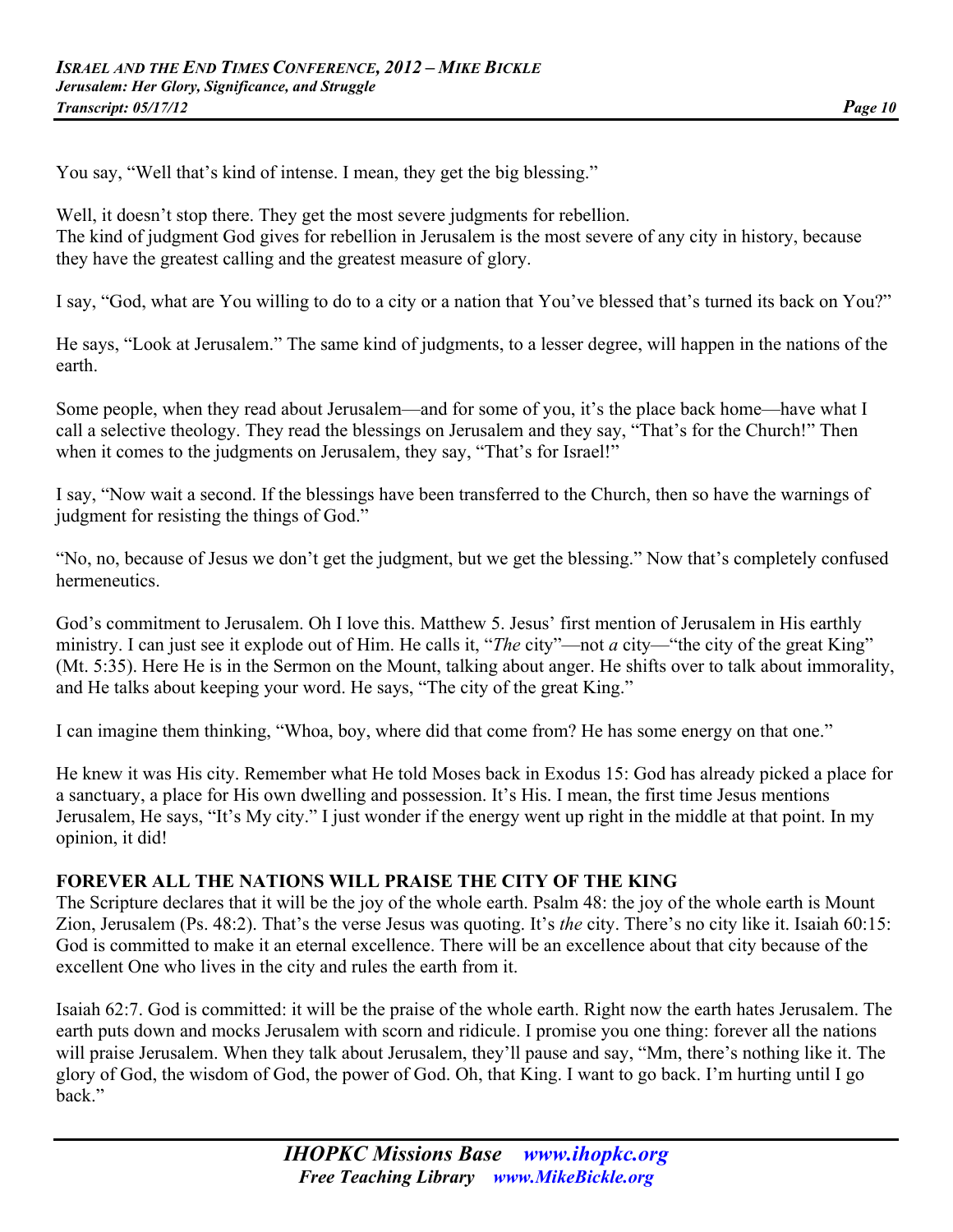That's how they'll talk about Jerusalem forever. I want to jump in now. I don't want to wait until everything is rosy. I want to side with God now.

Top of page three. Look at what He's going to do. Isaiah 60. This is a summary. There's so much to say. I have three sessions in this conference. In each of them I'm just going to stay on the theme of Jerusalem. I feel like we don't grasp Jerusalem. I don't grasp it very well. Even this is so elementary. I want to grasp it. I'm just taking this conference and going over Jerusalem line by line, subject by subject.

Look at what's going to happen. He's going to fill Jerusalem with the glory of God. We're talking about the manifest glory. We're talking about the Shekinah glory. The manifest glory of God will be in that city. The kings of the earth will go there to encounter God and to be touched by the Spirit to gain understanding of God and revelation about their nation and to feel energized by the Spirit.

They're going back home and they'll say, "Mr. king, how was it?"

"I was overwhelmed. I could hardly take notes because I was so overwhelmed by the power in that Man's presence."

"Did you get some good stuff?"

"Are you kidding? My spirit was so alive when I was in Jerusalem. I'm going back again."

"Can we go with you?"

"Someone has to stay home and run the nation, you know."

The Lord will arise over Jerusalem. Read Isaiah 60, the whole chapter. I'm planning to take one afternoon to go through Isaiah 60 verse by verse.

There are no chapters like Isaiah 60, Isaiah 61, and Isaiah 62 about the city of Jerusalem. That's three chapters of just the glory of God about that city and its destiny forever.

Again, why do we care where it's going? Jesus loves it, but also, it's a model of what God is willing to do with the cities of the earth in a lesser measure, but this is what's in His heart for cities as well. It's a model of what God will do to cities, as well as the pinnacle of what He will do to the city He loves most.

The Lord will arise over it, and His glory will be seen upon it (Isa. 60:2). What? Beloved, don't spiritualize this and make it about nothing.

In Acts 2:3, the 120 were in the upper room. Here they were and suddenly, like a mighty, rushing wind, the glory of God fell. The fire appeared to everyone and it rested on them. It appeared to them and rested on them.

There were 120. It's like you're in the room thinking, "Oh man, I feel the power of God."

"Look brother, the fire is on you."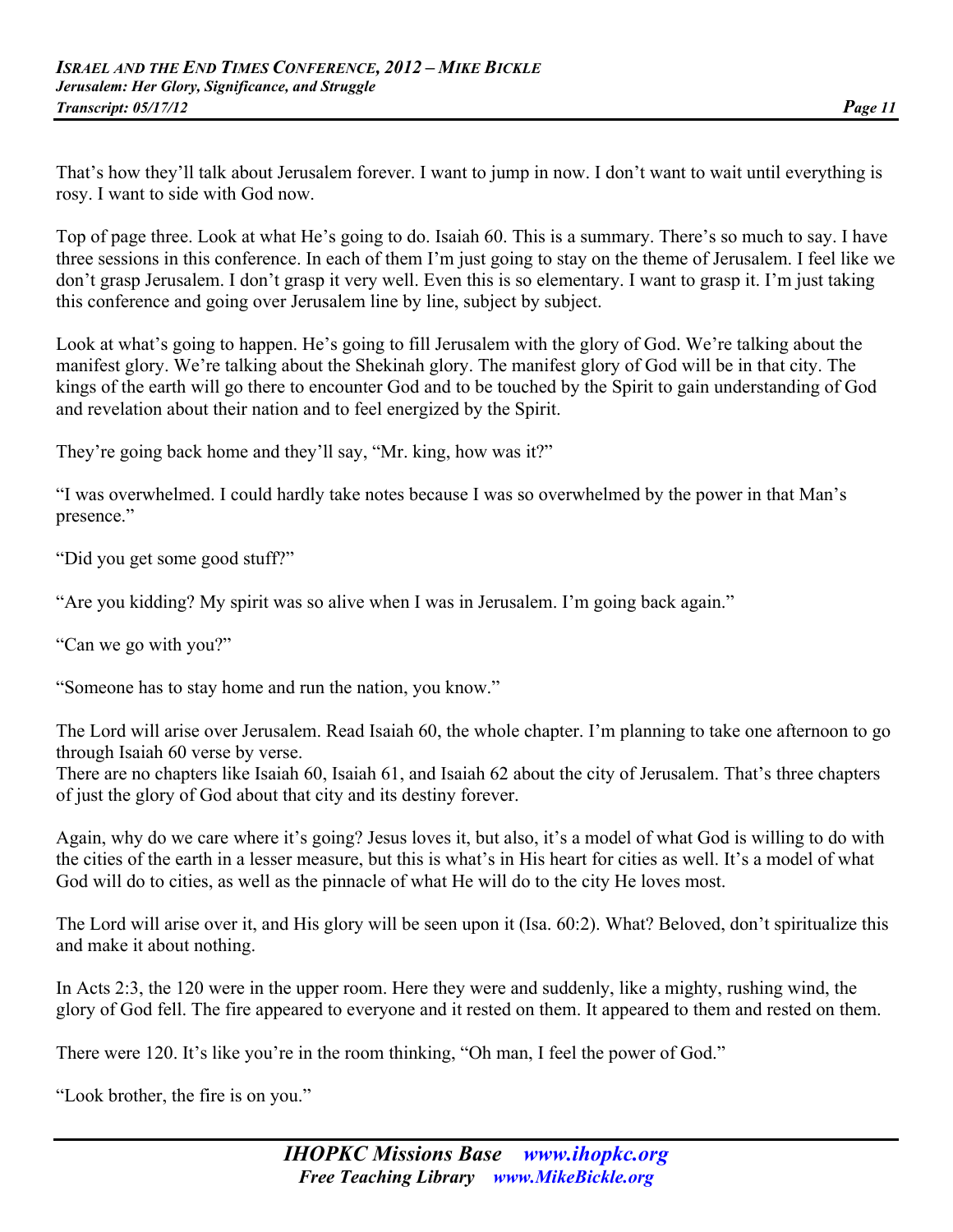"Fire on me? Look, it's on you!"

"Where? I can feel it. Where's the fire at? It's on you."

"Oh my goodness, the fire is on everyone!"

Beloved, that was a little token of what is going to be resting on the whole city. The glory will be resting on the city, because the Man of glory, fully God, fully Man, will live there forever.

It will be like waves of glory breaking out of Jerusalem, and everyone will long to go there. When I meet the Lord one day face to face, I want to say, "I labored for Jerusalem; I stood for Jerusalem. When there was darkness I stood on Your side and Your heart for Jerusalem. I care about that, Lord."

I believe He will say, "I care about that, too." Look what will happen.

#### **THE KINGS WILL GO AND SEE THE BRIGHTNESS OF HER RISING**

Verse 3: the Gentiles. Whenever you see the Gentiles in a prophetic scripture, you can almost always put "the nations of the earth." The nations will all visit the revival center in Jerusalem. They'll all hear about it. There are about 200 nations in the earth right now. All of them will hear the stories and say, "Hey, we're going."

All the kings will say, "We're first. We're going first."

Their cabinet members will say, "Can we go with you?"

The kings will go and see the brightness of her rising. I like that phrase. What does it mean? We're talking about the people in millennial Jerusalem.

There will be an increase of the manifest glory continually increasing in that city. They'll feel the weight of it, and they'll bring it to the nations. It will be the ultimate revival center, far beyond Jerusalem in Acts 2.

Isaiah 62. All the kings will see her glory. They will feel it. They will see it. They will encounter it and talk about it. The key to the glory is the next passage, Matthew 25. Jesus will come in glory. That's why glory will be on the city. He will establish a throne of glory (Mt. 25:31). He will sit on it. He will call all the nations and He will separate them at the very beginning of the millennial kingdom. In other words, He has total authority to determine which nations have blessing and which nations are going to be out of business. Some nations will end at that time. He's fully God and He's fully Man, with His face like the sun. He's the Revelation 1 Jesus. He illuminates the New Jerusalem by the light of His own being.

The New Jerusalem extends 1,500 miles in every direction. One Man illumines the entire city by the brightness of His being. This is the Man who will be sitting on a throne in Jerusalem. Oh my goodness!

#### **JESUS WILL GATHER TOGETHER ALL THINGS IN HEAVEN AND ON EARTH**

We won't look through all of this. Let's look at the relationship of the earthly Jerusalem to the heavenly Jerusalem. God is going to gather, to bring together, the heavenly realm and the earthly realm (Eph. 1:9-10). He's going to bring them together on the earth at the time of the second coming.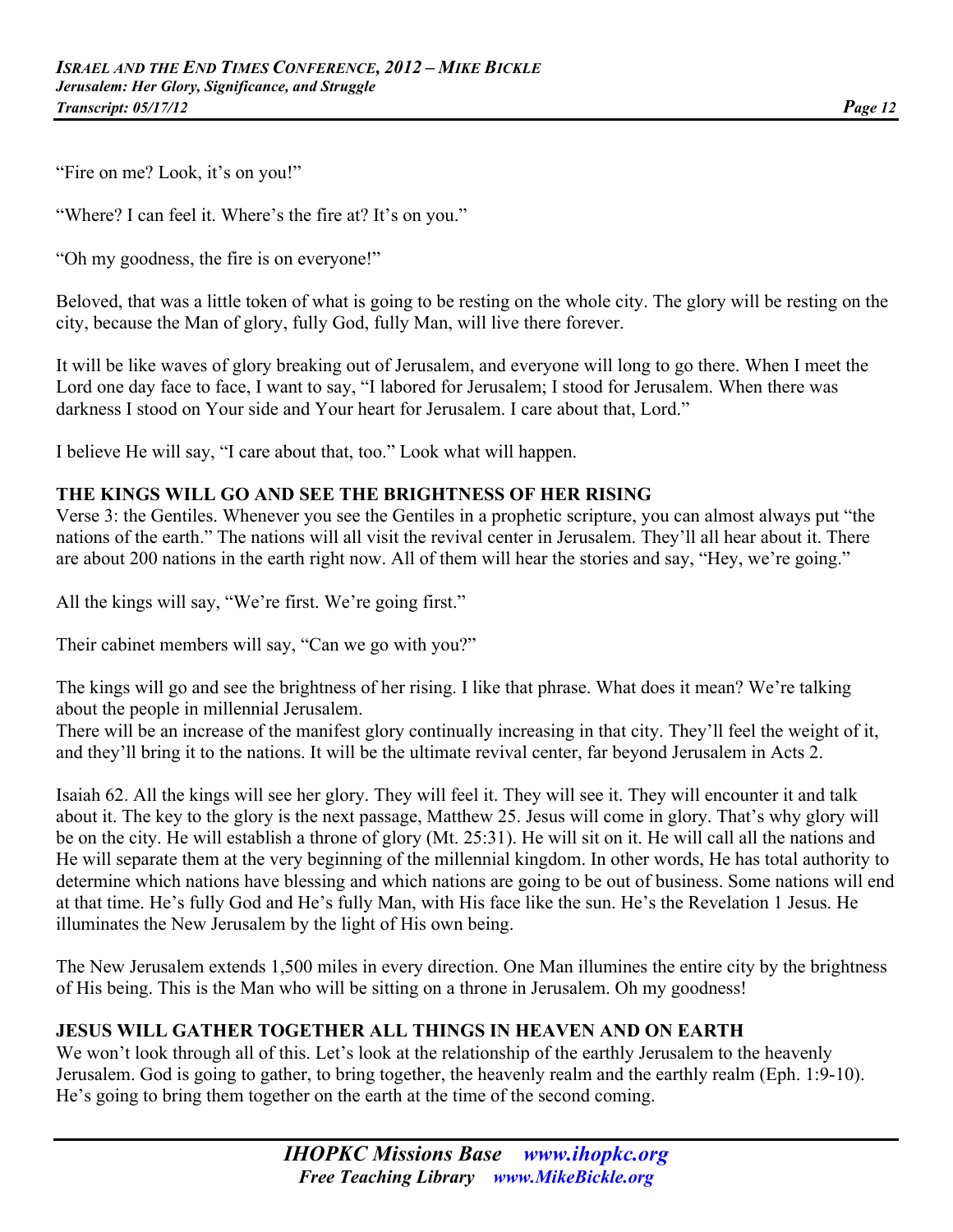When Jesus returns, the New Jerusalem will descend to the earth. The supernatural realm of this 1,500-mile city will come down to the earth. The saints with resurrected bodies will live in the city and work on the earth. But the city is coming down. The veil will be lifted between the natural and the spirit realm. That veil will be lifted. We will interact freely on the millennial earth. That's where our work assignment will be. We will be deeply involved in governing, ruling, and reigning on the earth, while living in the city—in the full manifestation of the glory of God, but on the millennial earth.

# **THE SUPERNATURAL REALM WON'T BE SUSPENDED, BUT ENHANCED**

What's going to happen? We'll see the continuation of the natural realm. It won't be suspended, but it will be enhanced by the supernatural realm of the New Jerusalem. The two realms—fully physical, fully natural, fully supernatural—all come together on the earth.

Beloved, you'll love the earth in the age to come. Some people imagine they'll be up in heaven forever, floating on a white cloud, playing a harp.

They see their old friend from back when they were on the earth, "Hey, how you doin' bro?"

"How you doin'?"

"Just loving God."

"Me too. See you later."

The white cloud moves, and they continue on their way. You think, "I love this, but I would like to get more involved somehow."

Beloved, you will have a physical, material body with supernatural flesh and bones. Look at Jesus in Luke 24. You'll have flesh and bones. You'll have an elbow. When you hug another person with a resurrected body, you won't hug them and pass right through: "Whoa! Hey, go slower so I can hug you!"

That's not how it's going to be. You'll touch their elbow and say, "Hey, this is awesome!" You'll really eat real food on a real, physical earth, but with the full properties of the supernatural realm brought together on the earth in the age to come.

It's so exciting. You won't float forever. At the time of the second coming, Jesus is bringing both realms together.

#### **JESUS' THRONE IS IN THE NEW JERUSALEM FOREVER**

Paragraph B. The New Jerusalem is named that because it intentionally identifies with the earthly Jerusalem. There will be a dynamic connection between the two.

Paragraph C. It's a little perplexing at first. Paragraph C. Revelation 22: Jesus' throne, the throne of the Lamb is in the New Jerusalem. Jesus' throne is in the New Jerusalem forever.

"OK, I've got that. That makes sense…"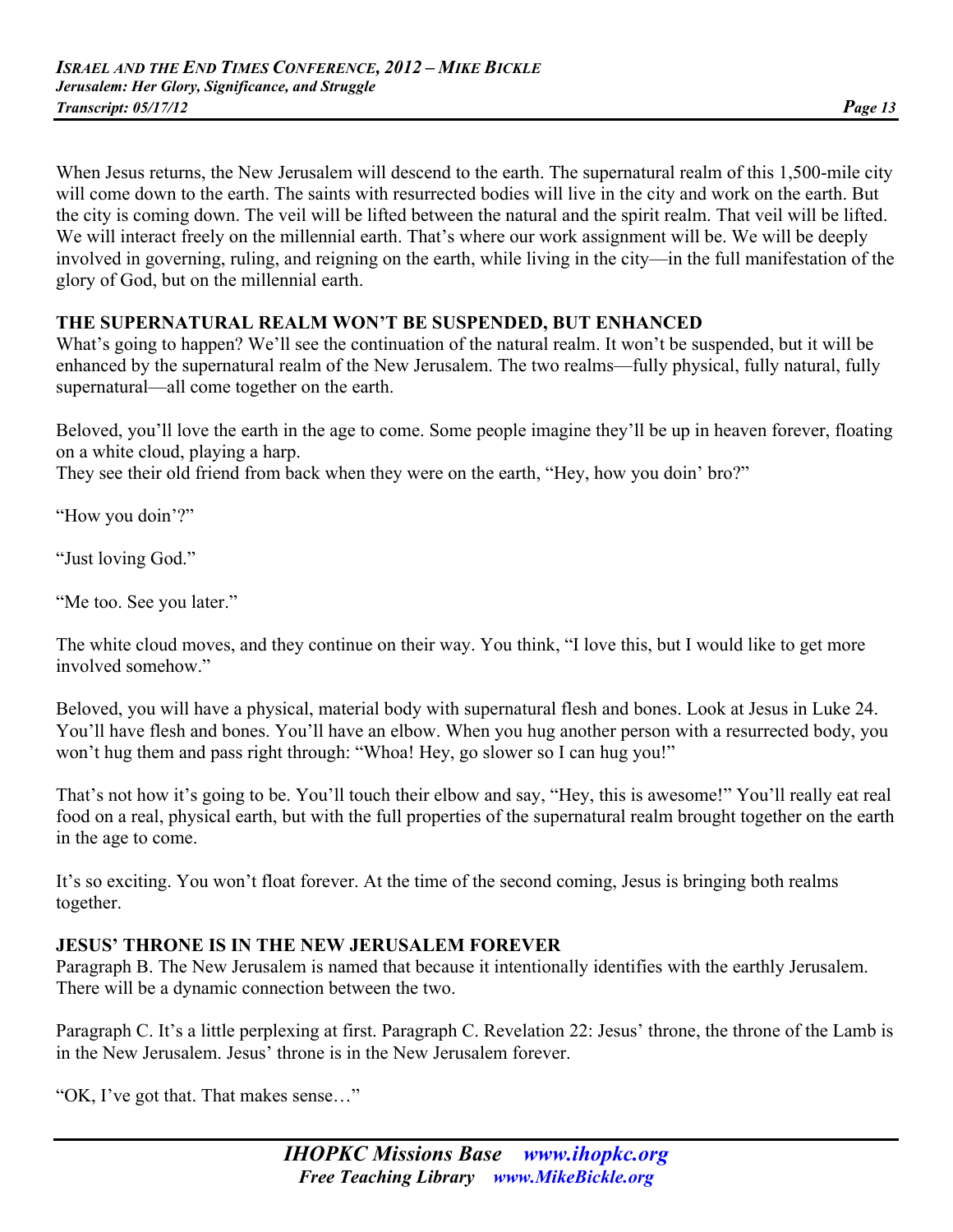In Ezekiel 43 and a bunch of other passages, His throne is down on the earth. Is it in the New Jerusalem or is it down on the earth? Which is it? Does He have one throne or two? My answer is yes. I believe it's one throne; it's one vast governmental complex that's bigger than you can imagine. It's a mountain city. The mountain isn't figurative. It's 1,500 miles high. It has a dynamic connectivity to the earthly Jerusalem. It comes down, it descends, it connects, and in the person of Jesus, somehow in the glory of God, the two cities are connected.

I just have a few thoughts written that I won't go into. It's one city 1,500 miles high. The earthly Jerusalem is right there on the earth. They're connected with one Jesus and one vast throne complex. Don't think of it as some little room, and Jesus is there saying, "Hi, how are you guys doing?" I mean, it's stunning, this city. There will be an earthly and a heavenly dimension to this city of Jerusalem.

I call it—paragraph D—"the Mountain City House of the Lord." It's a mountain. It's a city and it's a house of the Lord. It's a mountain city house and it's 1,500 miles high. We're talking about a serious throne of glory on the earth!

Top of page four. I'll skip a bunch on that if you're interested in it. Paragraph G. Now, I have a number of handouts on the website. I want to look at this. I love this one. Psalm 48 is the famous psalm that we're familiar with. It's not talking figuratively about the earthly Jerusalem. It's talking about the earthly Jerusalem at the time of the coming of the Lord, when it's in this deep connectedness to the New Jerusalem and then it's descended to the earth.

#### **THE CITY OF JERUSALEM WILL BE THE MOUNTAIN HOUSE OF GOD**

Verse 1. "Great is the Lord, and greatly to be praised" (Ps. 48:1). I love that phrase. He's greatly to be praised! With extravagance He deserves to be praised, is what that means. He's in the city of our God, the holy mountain (ibid). He isn't just on the top of the mountain in the sense of Jerusalem. The whole city is the mountain house city of God.

It's a big mountain, a 1,500-mile high city. It's a mountain beautiful in elevation. It's not just a few hundred feet above sea level or this or that;

beautiful in elevation, it's the New Jerusalem connected to the millennial Jerusalem. Beloved, the elevation is beyond anything we can imagine. It's the joy of the whole earth. It's the city of the great King.

Verse 3. "God is in her palaces" (Ps. 48:3). Here's the part I really like. The kings will see the glory of Jerusalem and come visit it all the time. The kings will assemble to visit the throne of glory, to visit this mountain city. They'll hear about it when they first become king: "I heard about the visit to Jerusalem; do I get to go now?"

"You get to go now, but put on your seatbelt. It's terrifying it's so glorious."

"I'll be OK."

"No, you won't be OK."

"I've seen pictures of it."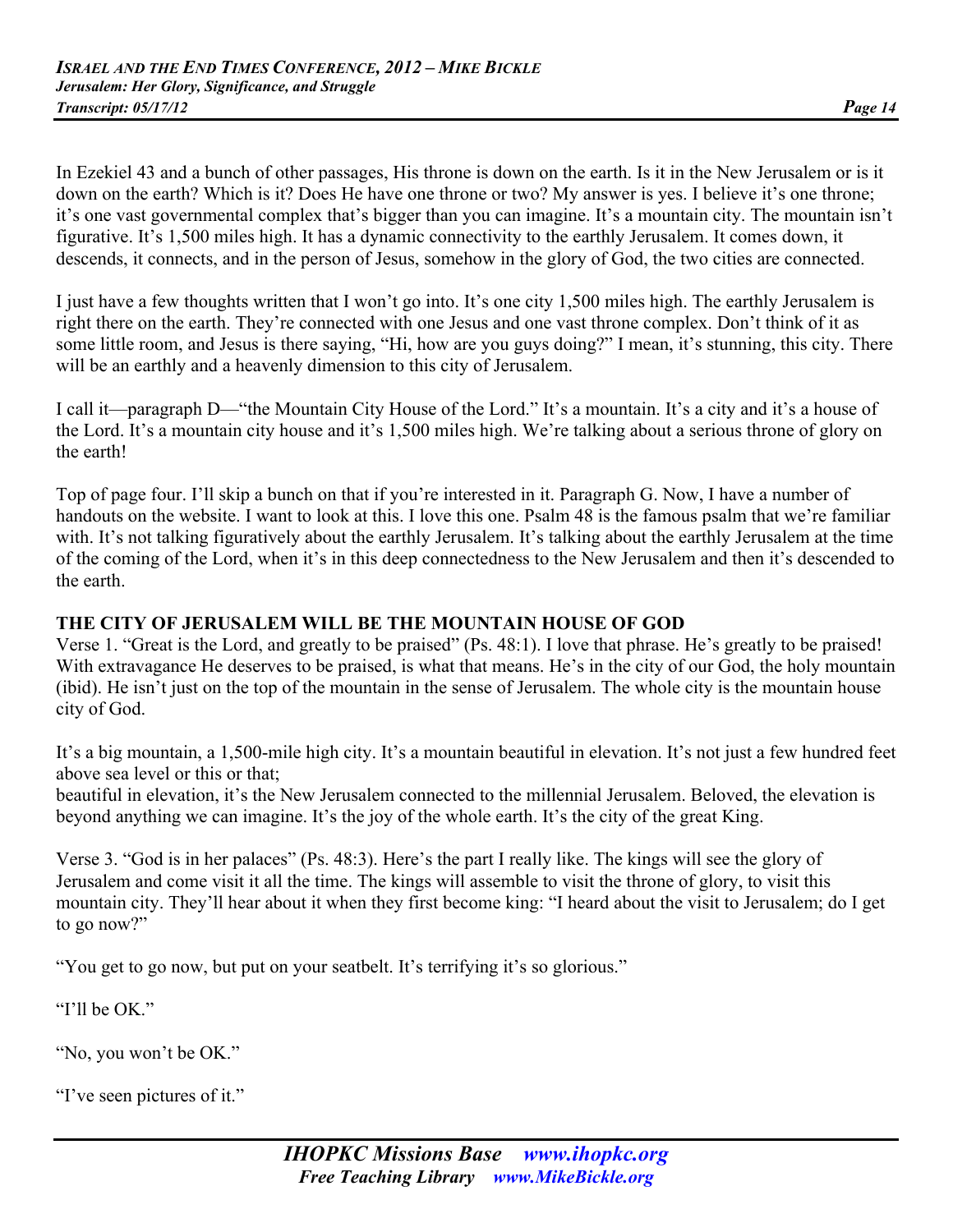"You didn't feel the weight of the fire of the glory of God. You didn't look into that Man's eyes. Put on your seatbelt when you go there."

The kings assemble; they pass by the city. Verse 5. They see it and they marvel. "Oh my goodness, I've never seen anything like this. I heard about this from the other king before I took over his job."

Look at what it says: "They were troubled. Their hearts were terrified. They ran away" (Ps. 48:5). "Ahhh!"

"Well he's a new king. First time in Jerusalem." He runs away in terror because of the majesty of the city.

This isn't figurative. This is real. This is the most awesome, beautiful-in-glory-and-majesty Man on His throne. The earth can't imagine it. The kings will be awestruck. Isaiah says it. I would like you to read Isaiah 2 a little more literally and not just make it all spiritual and symbolic.

"It shall come to pass in the latter days that the mountain of the Lord's house shall be established on the top of the mountains" (Isa. 2:2). Beloved, His house is a mountain. It's 1,500 miles high. The millennial Jerusalem is connected to the New Jerusalem that has descended where Jesus' throne is in both of them because it's one throne.

It's the mountain of His house. We can't imagine what this verse means. When the kings in the millennial kingdom first see this city, they'll be terrified. They'll run for their lives because of the glory and the majesty of the city.

"It will be established on the top of all the mountains." Verse 3, "Many people will say, "Let's go to the mountain of the Lord'" (Isa. 2:3, paraphrased).

It's not just the mountain that's there right now. It's far beyond that. We're talking about the throne of glory being there in that city, forever. It's called the house of God. It's a mountain that's called a house. It's a house called a city. It's a mountain city. It's a house. It's all different facets of the throne of glory. The throne speaks of the governmental center. The mountain speaks of height and stability; the house speaks of the relational dimension. There are many names for this one great, glorious arena or sphere that Jesus lives in called the throne of glory.

#### **THE WHOLE WORLD IS PREPARING FOR THE BATTLE OF JERUSALEM**

Roman numeral IV. We will talk more about this. I'll just mention this. Standing for Jerusalem won't be easy, but it's essential and it will be totally worth it. There's a great battle waging in the spirit right now—a battle for Jerusalem. It's mounting up. It's Satan on one side, Jesus on the other side. Satan has many of his pawns. They don't get anything that's happening in the realm of the spirit. The battle for Jerusalem is increasing. God has called the whole Body of Christ to engage in this battle for the control of the city of Jerusalem under the leadership of Jesus on His terms.

Not on Israel's terms—on the King of Israel's terms. Those are different. I'm not interested in the terms of Israel; I'm interested in the terms of the King of Israel. In as much as the government of Israel agrees with the King, I want those terms. In as much as they don't agree with the King, I don't have that much insight on all the